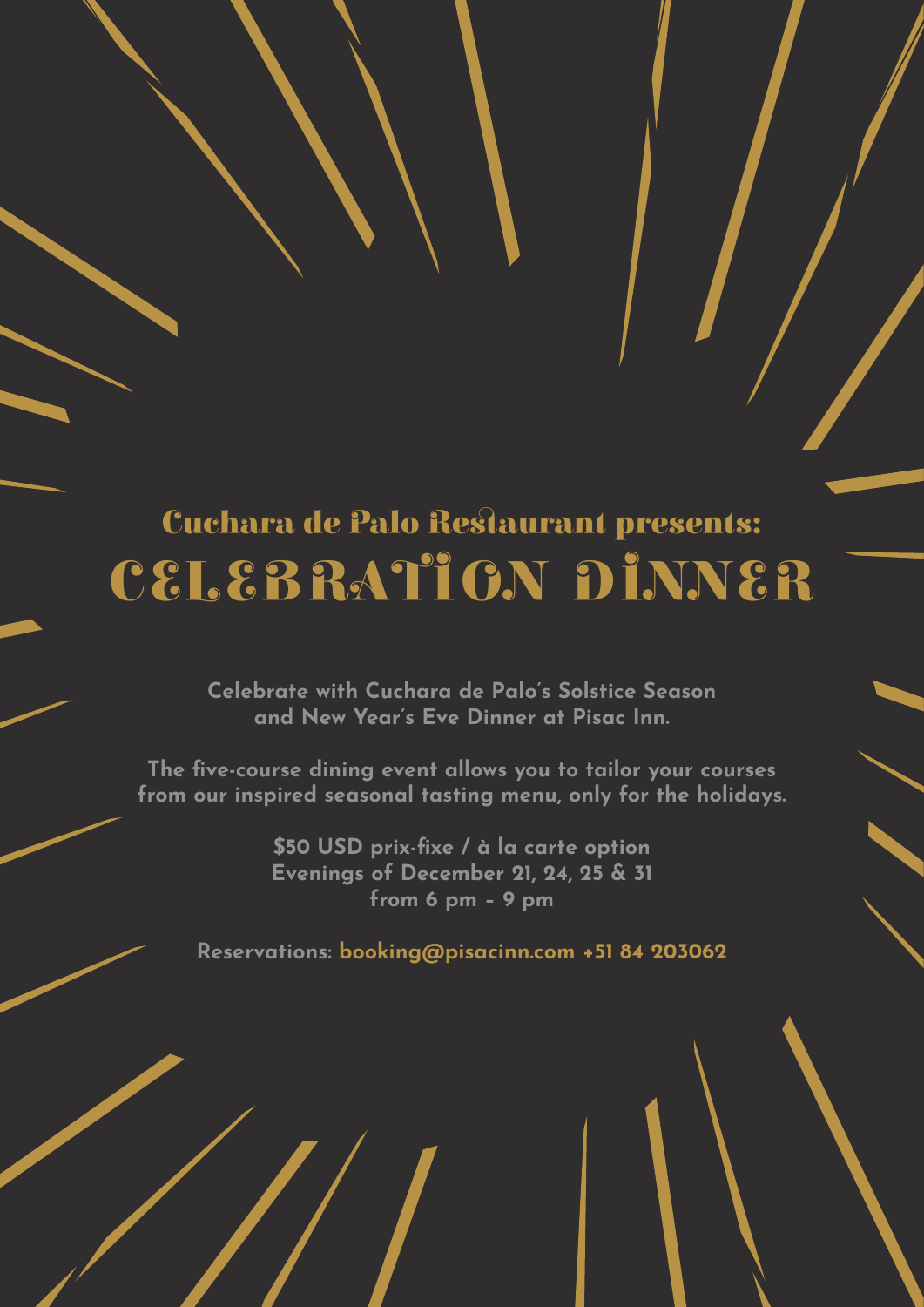# Celebration Dinner Menu

*Glass of champagne*

# Soup Course

*Please choose one of the following*

### Vegetable Quínoa Soup

## Crawfish Chowder

Local quinoa with fresh seasonal vegetables, spices and herbs

Delicious crawfish chowder with milk, egg, pumpkin, fava beans, corn and aromatic herbs



### Papa a la Huancaina

Native Andean potato rounds on a bed of lettuce topped with a creamy yellow chili pepper peanut sauce

### Papa Rellena

Potato filled with lamb, served with a fresh sarsa of tomato, onion, lime and Maras salt,

# Salad Course

*Please choose one of the following*

### Kusi Ñan Salad

Organic mixed salad greens, edible flowers, mango, avocado, onion, and caramelized walnuts with passion fruit vinaigrette

### T'ika Salad

Organic mixed salad greens, edible flowers, toasted walnuts, farm cheese and gooseberry dressed with a balsamic & lime vinaigrette